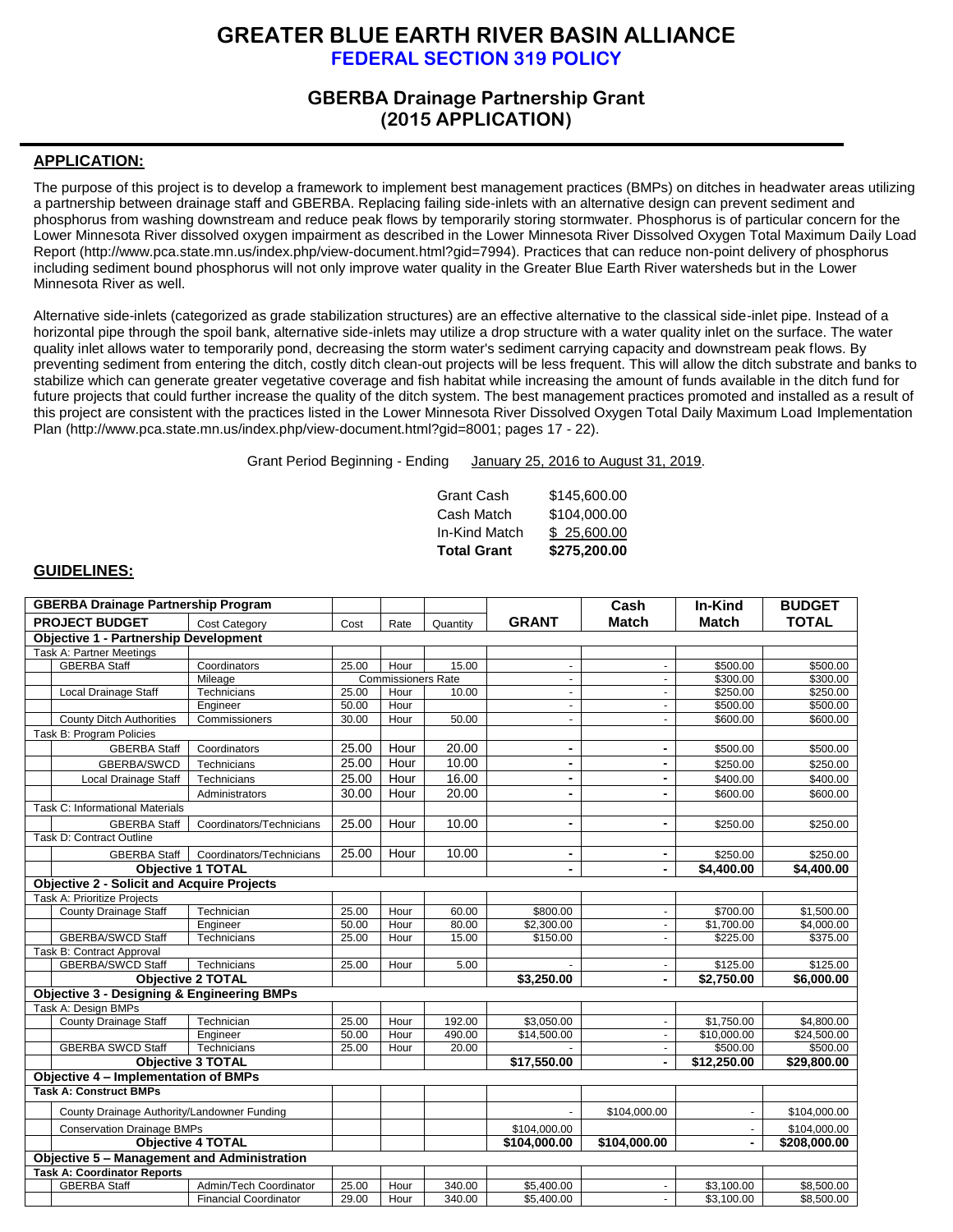|                             | Task B: Semi-annual reports |              |       |      |        |              |              |             |              |
|-----------------------------|-----------------------------|--------------|-------|------|--------|--------------|--------------|-------------|--------------|
|                             | <b>GBERBA</b> staff         | Coordinators | 25.00 | Hour | 160.00 | \$4.000.00   |              |             | \$4,000.00   |
| Task C: Elink reporting     |                             |              |       |      |        |              |              |             |              |
|                             | <b>GBERBA Staff</b>         | Coordinators | 25.00 | Hour | 160.00 | \$4.000.00   |              |             | \$4,000.00   |
| <b>Task D: Final report</b> |                             |              |       |      |        |              |              |             |              |
|                             | <b>GBERBA Staff</b>         | Coordinators | 25.00 | Hour | 80.00  | \$2,000.00   |              |             | \$2,000.00   |
|                             | <b>Objective 5 TOTAL</b>    |              |       |      |        | \$20,800,00  | -            | \$6,200,00  | \$27,000.00  |
|                             | <b>TOTAL</b>                |              |       |      |        | \$145,600,00 | \$104.000.00 | \$25,600,00 | \$275,200.00 |

**Goal:** Utilize a partnership between GBERBA and Drainage Authorities/Staff to more efficiently deliver conservation and leverage local funds in order to decrease sediment delivery to public water resources via county and judicial ditch systems.

**Objective 1**: Partnership development between GBERBA and local county drainage authorities/staff to expeditiously implement conservation on county and judicial drainage systems.

**Task A**: Schedule and attend formal and informal business and informational meetings with GBERBA partners **Subtask 1:** Maintain an open dialogue about the interworkings and processes of the respective parties. GBERBA staff and members shall aim to have a general understanding of drainage law the structure of drainage authorities within the GBERB counties. Drainage staff shall aim to have a general understanding of how SWCDs and Counties implement and deliver conservation practices to the landscape.

**Subtask 2:** GBERBA staff and drainage staff shall reciprocate attendance at respective party meetings*.* **Responsible Parties**: GBERBA, Local Drainage Staff and Local Drainage Authorities

**Task B:** Develop program policies to implement the BMPs on local ditch systems.

**Subtask 1:** Maintain a clear understanding of the needs and requirements of all parties involved to develop a program policy that allows for successful BMP implementation on drainage systems.

**Subtask 2:** Identify a process for establishing criteria for priority project areas.

**Responsible Parties**: GBERBA Coordinators, Local Drainage Staff, Local Drainage Authorities, and GBERBA/SWCD Staff

**Task C:** Develop informational materials outlining the developed program policies to disseminate to local partners. **Responsible Parties**: GBERBA

**Task D:** Develop a project contract outline that limits ambiguity and is easily interpreted by all parties involved. **Subtask 1:** Outline the process of encumbering funds for projects **Subtask 2:** Outline the process of disbursing cost-share funds **Responsible Parties**: GBERBA Coordinators and Technicians

**Objective 1 Timeline:** January 25, 2016 to July 31, 2019 **Objective 1 Cost:** In-Kind: \$4,400.00 Total: \$4,400.00

**Objective 1 Deliverables:** Program policy, informational handouts, partnership agreement document*,* cost-share contract document

 **Objective 2**: Solicit and acquire projects that fit the policy developed in Objective 1.

**Task A**: Prioritize projects based on need and water quality benefit **Responsible Parties**: Local Drainage, GBERBA/SWCD, Drainage Staff

**Task B:** Approve identified priority projects for funding

**Subtask 1:** Drainage Authority reviews and approves prioritized projects for funding **Subtask 2:** GBERBA Technical committee reviews and recommends projects for funding. **Subtask 3:** GBERBA Policy board reviews the Technical committee recommendation and approves projects for funding. **Responsible Parties**: Local Drainage Staff, Local Drainage Authorities, GBERBA/SWCD, GBERBA coordinators.

**Objective 2 Timeline:** March 1, 2016 to March 31, 2019

**Objective 2 Cost:** 

| Grant: | \$3,250.00        |
|--------|-------------------|
|        | $1.12.1$ $0.75.0$ |

|        | In-Kind: \$2,750.00 |
|--------|---------------------|
| T.1.1. | na aga ag           |

Total: \$6,000.00

**Objective 2 Deliverables:** 25-35 prioritized project locations, with pictures, maps, and project estimates.

**Objective 3**: Design and engineer best management practices

**Task A**: Adapt existing BMP designs to engineer practices to meet program goals

**Subtask 1:** Work to develop a standardized design that can be implemented in a wide-variety of areas and situations. **Subtask 2:** Take into account landowner needs when designing the placement of the practice.

**Responsible Parties**: Drainage Engineers, Local Drainage Staff, Technical Service Providers, GBERBA/SWCD staff. **Objective 3 Timeline:** April 1, 2016 to May 31, 2019<br>**Objective 3 Cost:** Grant: \$17,550.00

**Objective 3 Cost:** Grant: \$17,550.00

In-Kind: \$12,250.00<br>Total: \$29.800.00

\$29,800.00

**Objective 3 Deliverables:** Alternative side-inlet design criteria

**Objective 4**: Implement conservation drainage BMP installation

**Task A**: Construct conservation drainage projects according to design specifications

. **Subtask 1:**.A certified Technical Service Provider certifies that the completed project was done to approved specifications and submit an as-built as needed.

**Subtask 2:** Local Drainage Authority reviews and approves payment based on pre-determined cost-share rate **Subtask 3:** GBERBA Technical committee reviews and recommends payment to GBERBA Policy Board